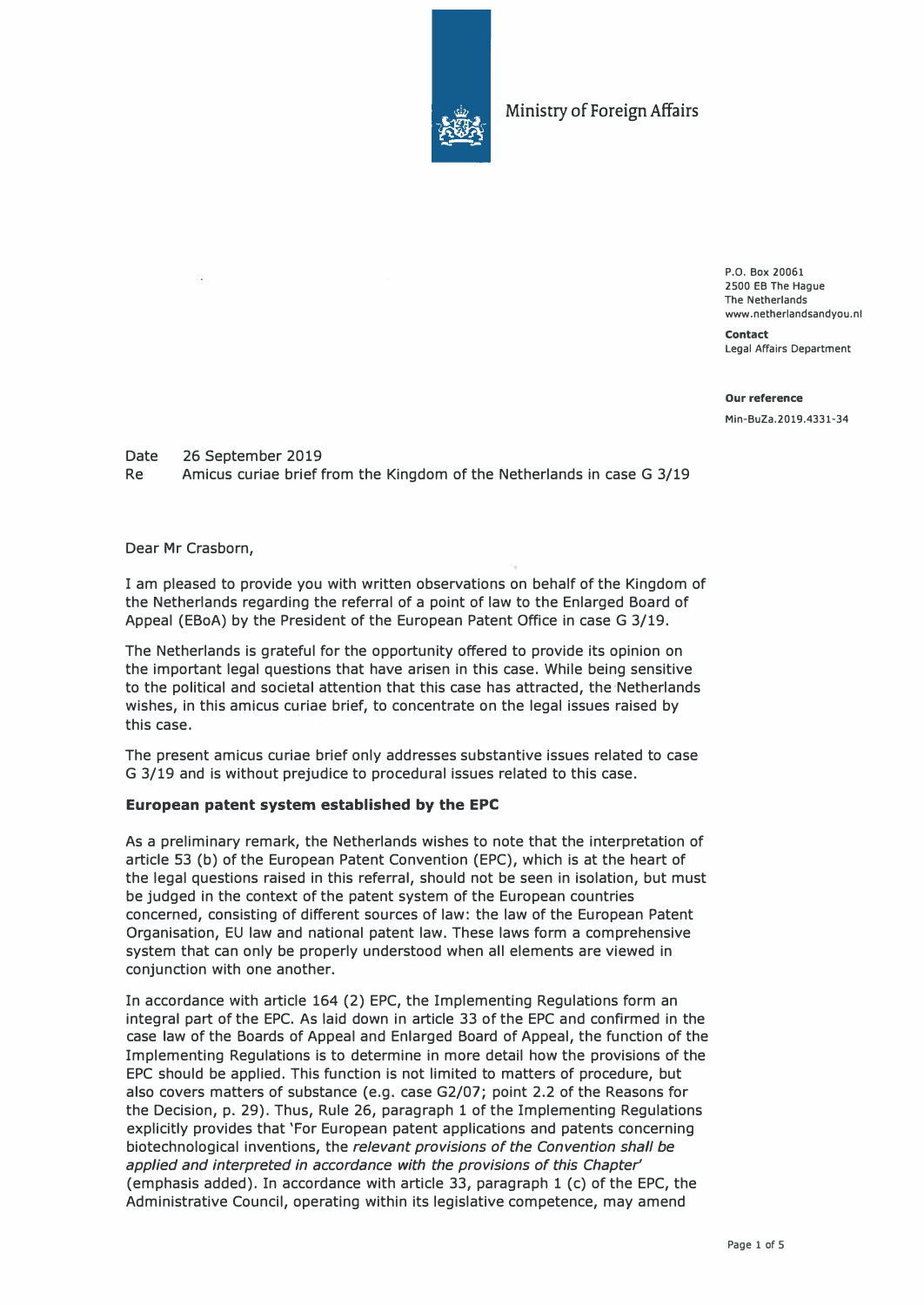the Implementing Regulations. Under the EPC, the Administrative Council's law-<br>making powers by means of the Implementing Regulations are limited by article 164 (2) EPC, which provides that, in case of a conflict between the provisions of<br>the Convention and those of the Implementing Regulations, the provisions of the Date<br>Convention prevail.

The European patent system as established under the EPC acknowledges the<br>
importance of EU legislation for the interpretation and application of European law<br>
for the grant of patents. Thus, Rule 26, paragraph 1 of the Imp to bring the provisions concerned 'into line with ... European Community legislation relating to patents' (emphasis added).

In order to harmonise or reconcile potential inconsistencies between the European patent system under the EPC and obligations ensuing from European Union law, it is particularly pressing for those Contracting States to the Member States of the European Union that the European patent system as established under the EPC is able to maintain <sup>a</sup> mechanism that allows for subsequent developments in EU legislation to be taken into account in the interpretation and application of the EPC. In the absence of such a mechanism, a situation could arise where Contracting States to the EPC that are also Member States of the European Union would no longer be able to fulfil their obligations under the European Union treaties and such conflicts could threaten the coexistence of both legal orders.

#### Restrictive interpretation of article <sup>53</sup> EPC in cases G 2/12 and G 2/13

In cases G 2/12 and (EB0A) concluded that it could not find a solid basis for a broad reading of the exception to patentability of 'essentially biological processes for the production of plants or animals' as contained in article 53 to encomp (plants/animals and plant/animal parts) obtained by means of an essentially<br>biological process'. In deciding on these cases, the EBoA applied Rule 26 (1) of the<br>Implementing Regulations of the EPC, using Directive 98/44/EC the Directive either. Moreover, the EBoA noted that the national laws and practice of the Contracting States of the EPC were not uniform.

# Subsequent developments following the decisions in cases G 2/12 and <sup>G</sup> 2/13

The decisions of the EBoA in these cases aroused great concern among the EU Member States, the EU institutions (Council of the European Union, European Commission and European Parliament) and society at large. In the conte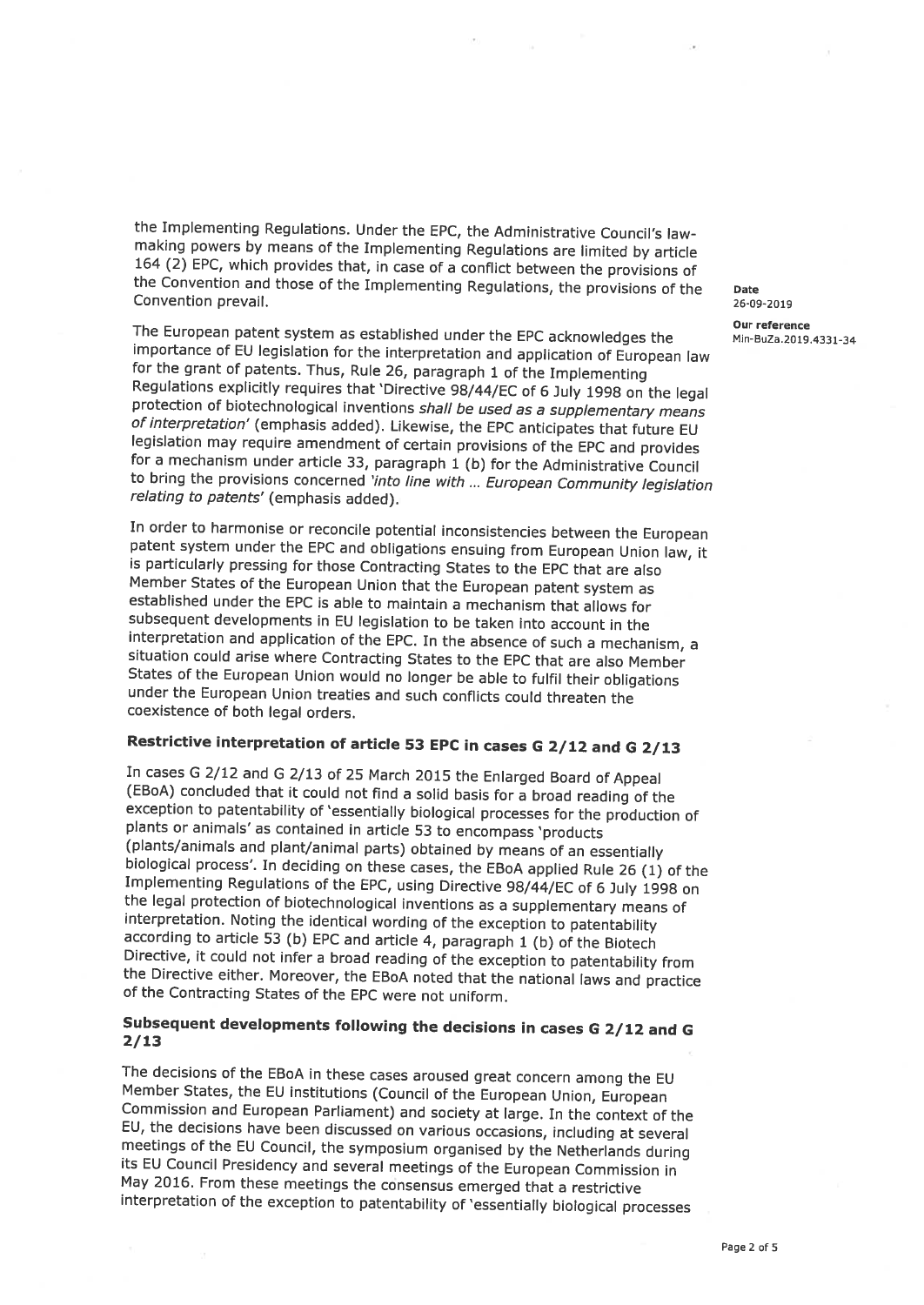for the production of <sup>p</sup>lants or animals', to the exclusion of the products (plants/animals and <sup>p</sup>lant/animal parts) obtained by means of such processes, was contrary to the intentions of the EU legislator.

### **Commission Notice of 8 November 2016 and adoption of Rule 28,**  $26-09-2019$ paragraph 2 of the Implementing Regulations and the contract our reference

Min-BuZa.2019.4331-34 In its Notice of <sup>8</sup> November <sup>2016</sup> (OJ C 411/3) the Commission confirmed the view that the EU legislator's intention when adopting Directive 98/44/EC was to exclude from patentability products (plants/animals and plant/animal parts) that<br>are obtained by means of essentially biological processes. The views expressed by the Commission as to the EU legislator's intention when adopting Directive 98/44/EC were in line with the position adopted in the European Parliament in 2015 and were endorsed by the EU Council in February 2017.

As the Commission Notice makes dear, It was never an issue during the legislative process for the Biotech Directive that the products of essentially biological throughout the legislative process, the rationale remained unchanged.

A restrictive interpretation of the provision would also eliminate its useful effect; it would make no sense to exclude certain processes from patentability, but not their resulting products. It would render the exclusion

This has always been the position of the Dutch legislator. The Dutch Patent Act expressly excludes essentially biological processes and the products thereof from<br>patentability.<sup>1</sup> When the Biotech Directive was implemented in Dutch patent law in 2004, this seemed the only appropriate way of implementing article 4, paragraph 1 (d) of the Biotech Directive, as that provision would be meaningless if it only excluded the process from patentability, and not the resulting product. The Dutch<br>legislator considered it useful to explicitly state this in the text of the law. It is also the firm conviction of the Dutch legislator that this interpretation follows from the exact wording of article <sup>4</sup> of the Biotech Directive. This can also be inferred from the explanatory memorandum on the law approving the accession of the Kingdom<br>of the Netherlands to the EPC from 1975, which states: 'No patent may be<br>granted for plant and animal varieties as well as essentially biological processes too will, in fact, not be patentable.'2

The views set out in the Commission Notice were endorsed by the Contracting States of the EPC, including the <sup>10</sup> Contracting States of the EPC which are not members of the EU, when the Administrative Council voted in favour of the introduction of Rule 28, paragraph <sup>2</sup> of the Implementing Regulations of the EPC in June 2017.

Rule 28, paragraph 2 provides: 'Under Article 53(b), European patents shall not<br>be granted in respect of plants or animals exclusively obtained by means of an<br>essentially biological process.' By adopting this rule, the Adm EPC to amend the Implementing Regulations of the EPC. As recognised in the case law of the Boards of Appeal (BoAs), the Administrative Council, as the legislator of the Organisation, may amend the Implementing Regulations

<sup>1</sup> Section 3, subsection of the Dutch Patent Act 1995.

<sup>&</sup>lt;sup>2</sup> Parliamentary Papers, House of Representatives, 1975-1976, 13 899 (R1013, no. 3, p. 18).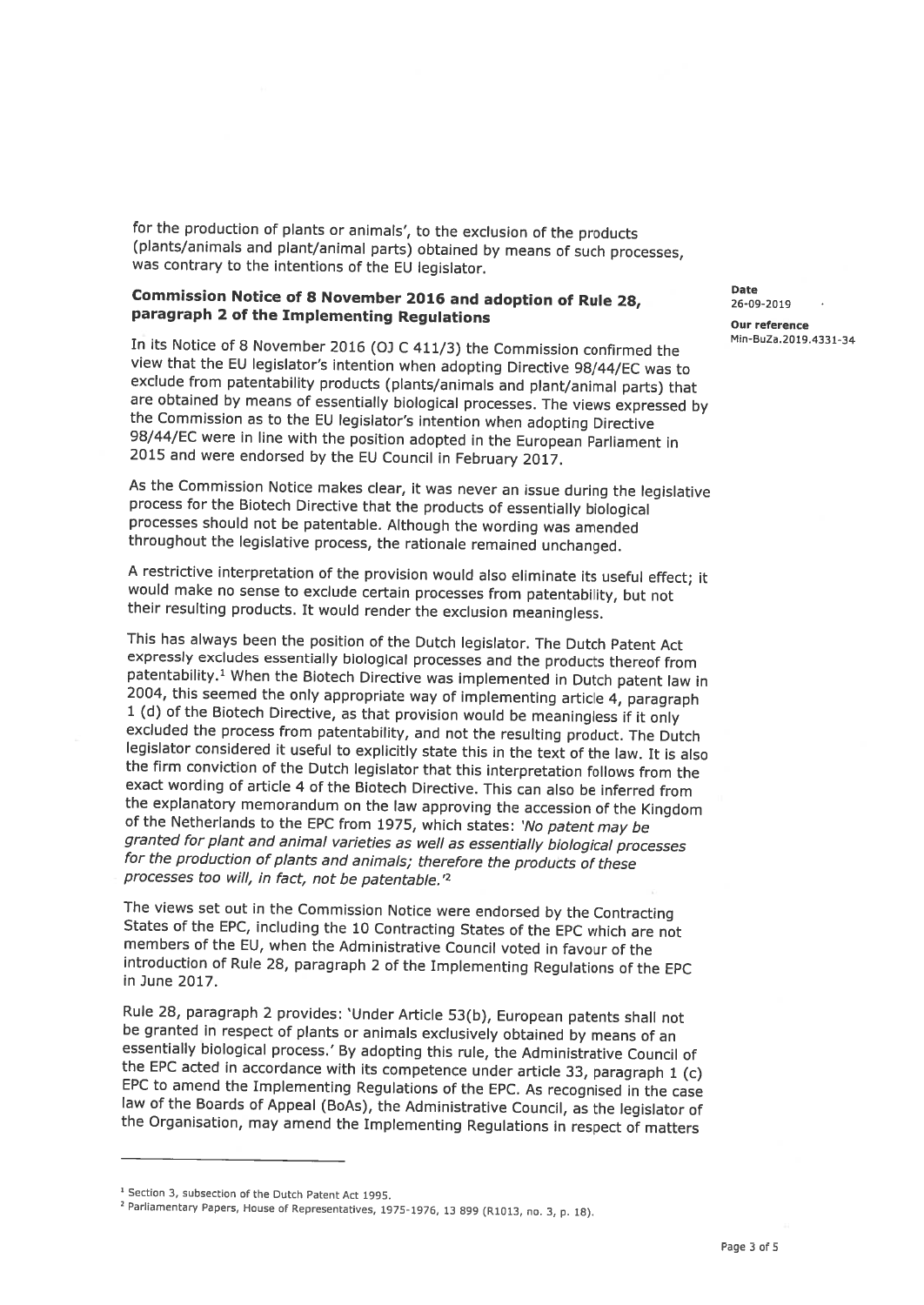of both procedure and substance (e.g. case G2/12; point VII.2 of the Reasons for the Decision, p. 48; case G2/07; point 2.2 of the Reasons for the Decision, p. 29). This competence includes the possibility to implement the Convention by clarifying the intentions of the legislator (Contracting States) as Date<br>regards their interpretation.

As confirmed by the case law of the BoAs (case G2/07; point 2.2 of the Reasons Min-BuZa.2019.4331-34<br>for the Decision, p. 29), in exercising its legislative competence in accordance with<br>article 33, paragraph 1 (c), the Ad provision that a Rule clarifying the meaning and scope of a provision of the<br>Convention adopted by the Administrative Council in accordance with article 33,<br>paragraph 1 (c) is not a priori limited by earlier case law of th as long as the legislator remains within the ambit of that provision (cf. case G 2/06; point <sup>31</sup> of the Reasons for the Decision, p. 11).

## Relevance of developments as a subsequent agreement and subsequent<br>practice under the general rule of interpretation of treaties

The Netherlands submits that the publication of the Commission's Notice of <sup>8</sup> November <sup>2016</sup> and its subsequent incorporation in the framework of the EPC as an Implementing Regulation, i.e. Rule 28, paragraph <sup>2</sup> in June 2017, as well as the alignment of the practices of the 38 Contracting States of the EPC, including<br>the 10 EPC Contracting States which are not members of the European Union<br>following the adoption of Rule 28, paragraph 2, are relevant eleme into account as authentic means of interpretation of article 53 (b) EPC. These<br>elements are to be considered as a 'subsequent agreement' and 'subsequent<br>practice' under the rules of customary international law regarding t

When the EBoA took its decisions in cases G 2/12 and could not refer to a Rule establishing the agreement of the parties to the EPC regarding the interpretation of article 53 (b) EPC. Therefore, in applying the means of interpretation provided for under international law to the material available to it, the EB0A concluded that it could not find <sup>a</sup> solid basis for <sup>a</sup> broad reading of the exception to patentability. Nor could it find other considerations which would support such <sup>a</sup> broad reading. With the adoption of Rule 28, paragraph <sup>2</sup> of the Implementing Regulations, the Administrative Council has since provided a Rule 'clear enough to indicate to those applying it in what way the legislator intended the Article to be interpreted by means of that Rule' (cf. case G2/07; point 5 of the Reasons for the Decision, p. 50). This Rule must be considered as an authentic expression of the intention of the EPC legislator to be taken into account as an element relevant to the interpretat

Moreover, following the Commission's Notice of <sup>8</sup> November <sup>2016</sup> and the subsequent incorporation of the views expressed therein in Rule 28, paragraph <sup>2</sup> of the Implementing Regulations, the <sup>28</sup> EPC Contracting States which are members of the EU declared their national law and practice to be in line with the interpretation of article <sup>53</sup> (b) EPC excluding 'products (plants/animals and <sup>p</sup>lant/animal parts) obtained by means of an essentially biological process' from